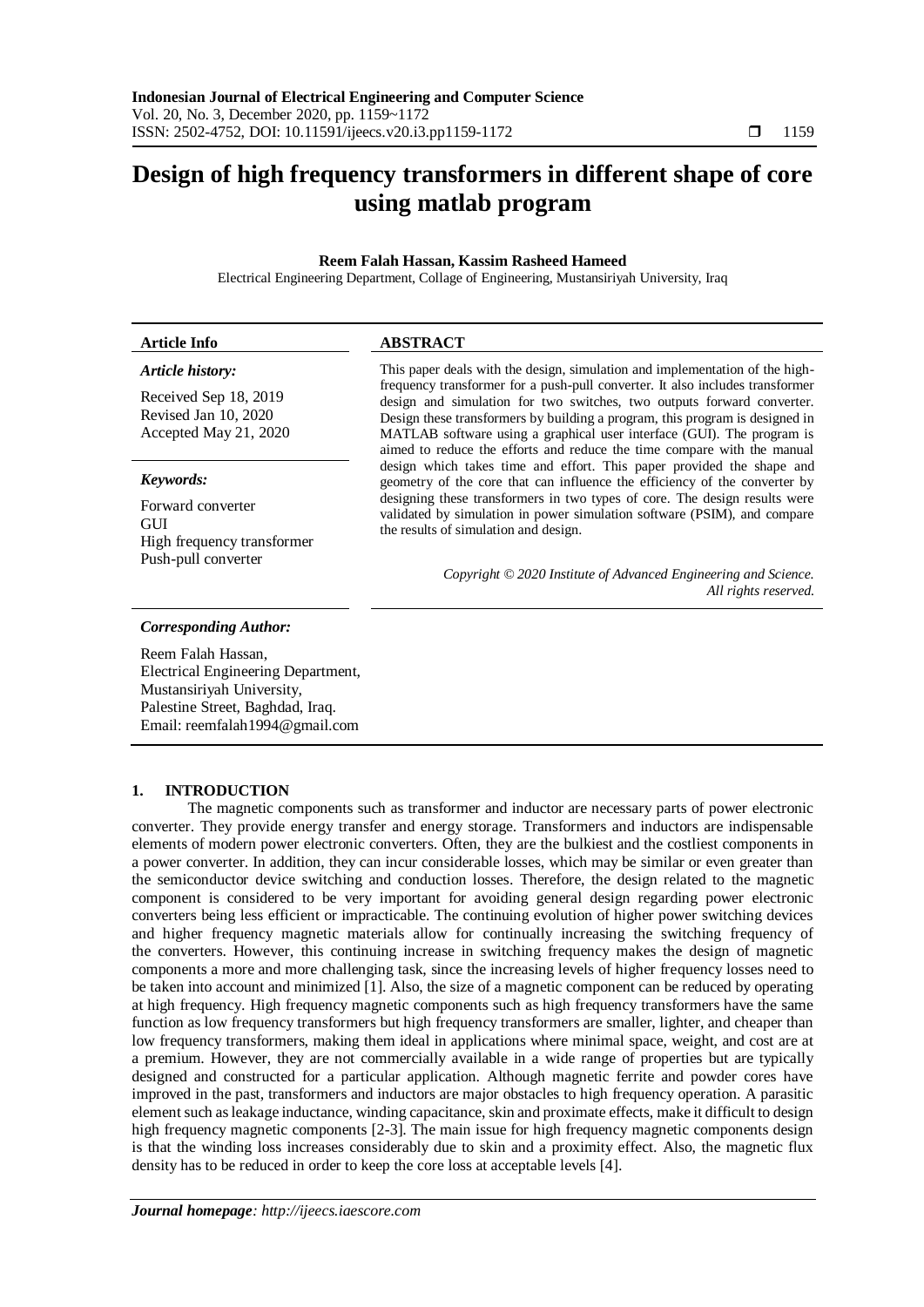This paper focuses on building the design program and there are three main methods in computeraided design, namely the analysis method, the synthesis method, and the hybrid method. Where in the analysis method the use of the computer is made only for analysis and leaving all the decision making to the designer. In the synthesis method, the logical decisions are taken by the computers instead of the designer. The required performance of the high frequency transformer and inductor is fed as the input to the computer [5]. In this paper, the hybrid method was followed in the program, which combines the methods of analysis and synthesis. The program helps the designer to obtain the optimal design through design in more than one core in a few times.

#### **2. MAGNETIC MATERIAl USED IN POWER ElECTRONIC**

The evolution of soft magnetic materials for industrial aim began with laminated iron and continues with carbonyl iron, powdered, ferrite, amorphous, and nanocrystalline materials. There are two major groups of materials in power electronics, these materials used for the magnetic core for inductors and transformers.

- Alloys of iron and they include some quantities of other elements like nickel (Ni), silicon (Si), cobalt (Co) and chrome (Cr) are the first group of materials, these materials indicate to ferromagnetic materials. The values to reach the saturation of these materials begin to 1.4Tesla and some of the materials the saturation value is near to 1.9Tesla. These alloys have electrical resistivity a little higher than good conductors like aluminum or copper.
- Ferrites (ferrimagnetic materials), the most commonly used materials and available in the market. The characteristics of ferrite materials are high resistivity, at the least  $10<sup>6</sup>$  greater than the first group [6].

## **3. MAGNETIC CORE AND ITS POWER HANDLING ABILITY**

Over the years, numeric codes are given by manufacturers to cores. These codes demonstrate the ability to deal with energy. This method specified the number of each core is called area product. The area product is the product window area and core cross-section area. These numbers are used by primary suppliers, to sum up, the electrical properties and dimensional in their catalogs.

$$
A_p = W_a A_c \tag{1}
$$

There is another equation that relates to the power handling capability of the core called core geometry  $K_a$ . The core geometry is related to copper losses or regulation. Each core has its own  $K_a$ .

$$
K_g = \frac{W_a (A_c)^2 K_u}{ML}
$$
 (2)

This equation looks similar to the area product equation but an exception of two additional terms window utilization  $(K_u)$ , and mean length turn  $(MLT)$  is the average turn of copper wire. These factors have to do with regulation. The relationship between power handling capability and regulation in the following equation [7-8].

$$
K_g = \frac{P_t}{2 K_e \alpha} \tag{3}
$$

$$
K_e = 0.145 \ (K_f)^2 \ (f_s)^2 \ (B_m)^2 \ (10)^{-4} \tag{4}
$$

 $P_t$ : The apparent power.

- $K_e$ : The constant is set by electric and magnetic operating conditions.
- $K_f$ : Wafeform coefficient, defined as the ratio of RMS voltage to average voltage. For square wave equals 4.
- $B_m$ : Operating flux density.

## **4. WIRE DETERMINATION**

The major challenge in the case of designing high frequency transformer is minimizing problems like skin and proximity effects. The skin effect is the phenomenon where AC current tends to flow only in outer skin regarding the conductor and not through the whole cross-sectional area. The impact results from eddy currents in a conductor acting to cancel out the current flow in the middle and to reinforce the current flow on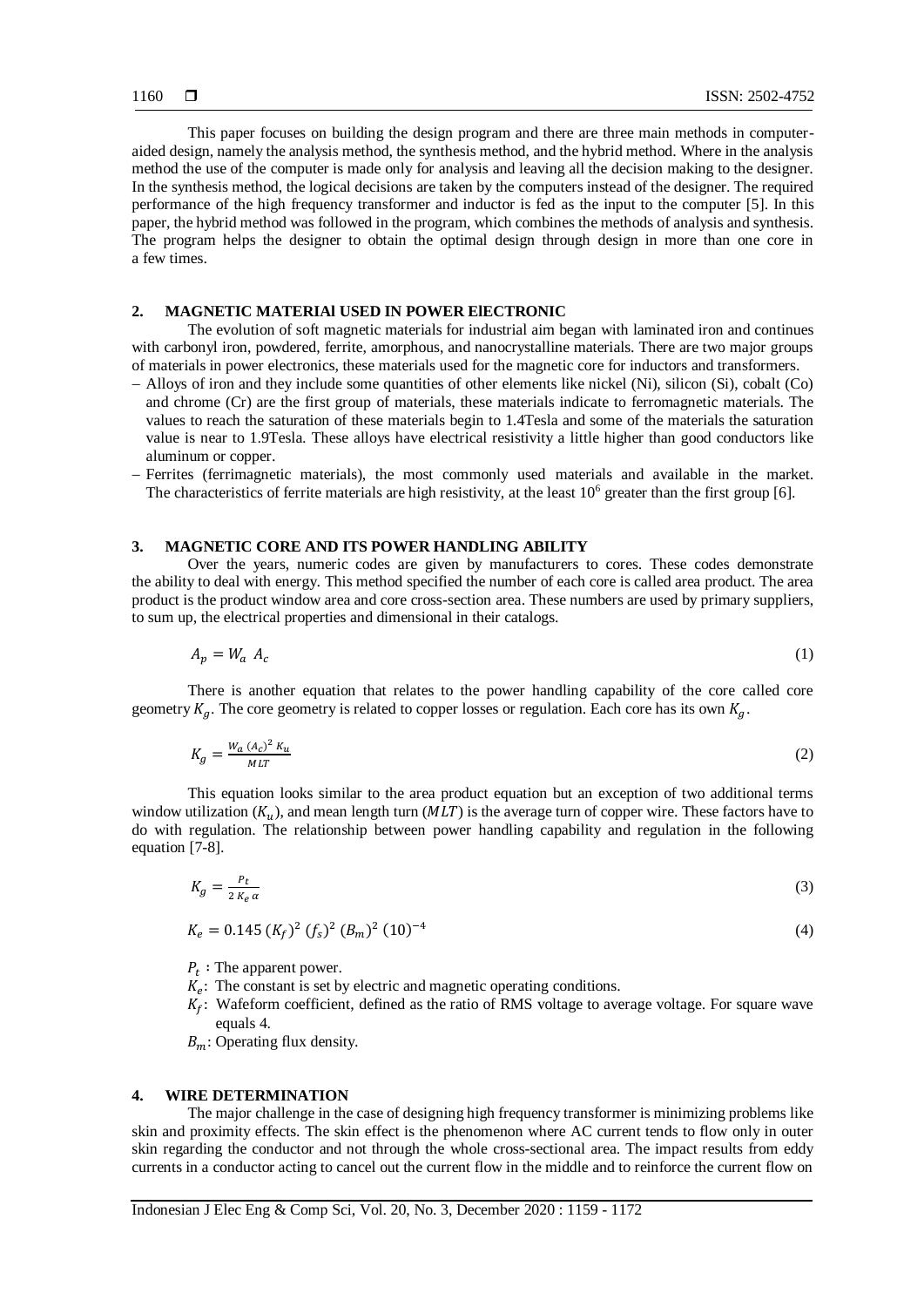the outside of a conductor. The skin effect can be significant in two ways; firstly for high current inductors, increasing gauge of wire to reduce the copper losses may not be as effective as ohm's law would lead you to believe because the skin effect prevents the whole cross-section of the wire from carrying the current, and secondly, high frequency signals and switching spikes are blocked by the skin effect from traveling far along any conductor [9-10].

Losses because of skin effect could be reduced via using Litz wire. Litz wire can be created through "weaving" many smaller conductors for the purpose of making equivalent large wire gauge. The size regarding each strand is decided via the proposed operating frequency, as the small strands being utilized for higher frequencies, the weaving enables all the strands to take a space near outside (or skin) of Litz wire at certain point in wire's length, permitting the current to flow more evenly throughout all the strands. Select the proper wire gauge according to the following equations [7-11].

$$
\varepsilon = \sqrt{\frac{\rho}{\pi f_S \mu_r \mu_o}}\tag{5}
$$

where:

 $\rho$ : Resistivity of the materials (for copper  $\rho = 1.72 \times 10^{-4} \Omega$ . cm).  $\mu_r$ : Relative magnetic permeability of medium (for copper  $\mu_r = 1$ ).  $\mu_o$ : The permeability of free space which equals  $4\pi \times 10^{-7}$ 

$$
Wire\,diameter = 2\varepsilon \tag{6}
$$

$$
A_w = \frac{\pi(wire \ diameter)^2}{2} \tag{7}
$$

$$
A_{wp} = \frac{I_{p(rms)}}{I} \tag{8}
$$

$$
S_{np} = \frac{A_{wp}}{\# wire\ gauge(bare\ area)}\tag{9}
$$

Where  $\varepsilon$ ,  $A_w$ ,  $A_{wp}$ ,  $S_{np}$ ,  $j$  are skin depth, the wire cross sectional area needed due to the  $f_s$ , the wire cross sectional area needed due to the  $I_{p(rms)}$ , number of primary winding strands and current density.

The relationship between the skin depth and frequency for copper wire is shown in Figure 1. Noted that with an increased frequency the skin depth decreased according to (5).



Figure 1. Curve between the skin depth and frequency

#### **5. WINDING LOSSES AND REGULATION**

Copper losses are involved in total transformer losses. Winding coil losses resulting from the proximity effect, skin effect, effects from fringing flux intersecting windings near the core gap, edge effects, and extraneous conductor effects may be important and must be considered. For simplicity, any additional losses will be ignored and take into account copper losses (I<sup>2</sup>R). From the following equations, the resistance of each winding can be calculated [12-13].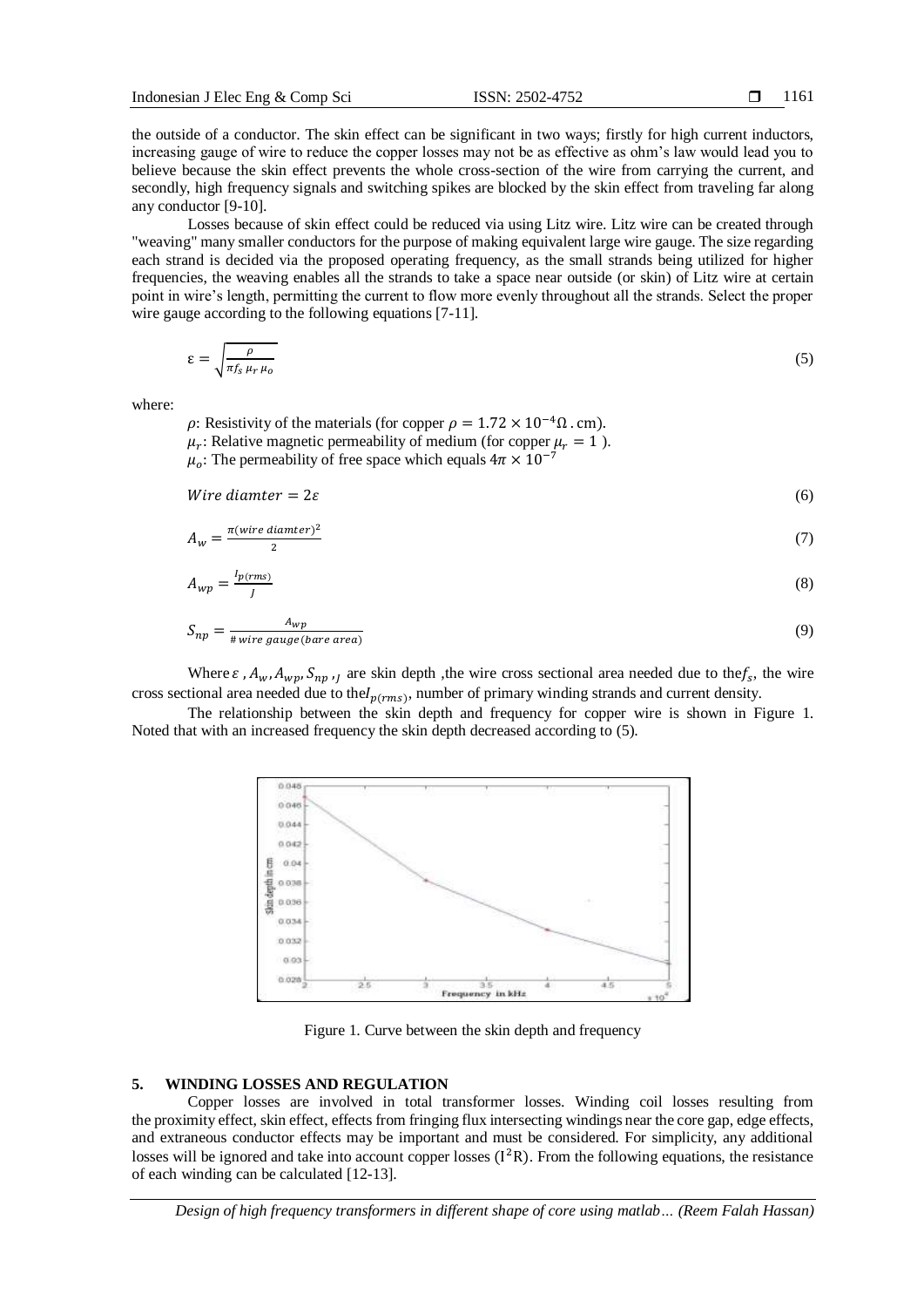$$
R_p = MLT \left( N_p \right) \left( \frac{\mu \Omega}{cm} \right) .10^{-6} \tag{10}
$$

$$
R_s = MLT \left( N_s \right) \left( \frac{\mu \Omega}{cm} \right) .10^{-6}
$$
\n<sup>(11)</sup>

The conductor resistivity at maximum operating temperature is shown in the following equations.

$$
R_p = MLT (N_p) \left(\frac{\mu a}{cm}\right) 10^{-6} \left[1 + \alpha 20 (T_{max} - 20^{\circ} C)\right]
$$
 (12)

$$
R_s = MLT (N_s) \left(\frac{\mu a}{cm}\right) 10^{-6} \left[1 + \alpha 20 (T_{max} - 20^{\circ} C)\right]
$$
 (13)

The regulation is calculated from:

$$
\alpha = \frac{P_{cu}}{P_o} 100\%
$$
\n<sup>(14)</sup>

#### **6. CORE LOSSES**

The reason for the temperature rises of the transformer is the core losses. Eddy current, hysteresis loss and residual loss all of these have to do with total losses. Hysteresis losses are usually dominant, at low frequencies and high flux densities. Eddy current losses usually dominate, at high frequencies. Eddy current losses arise from a change induction that generates electromotive forces, which cause a circular current within a magnetic material. Core losses are given in watt per kilogram, this is in general and for specific material.

$$
P_{fe} = \rho_c V_c K_c (f_s)^m (B_m)^n \tag{15}
$$

Where  $\rho_c$  is the mass density of the core material,  $V_c$  is the volume of core, and  $K_c$ , m, n are constants which can be set up from the manufacture's information. However, the manufacturer's information is ordinarily estimated for sinusoidal excitation. Moreover, the test sample size may diverge from the designed component. Losses are depending on the size of the core **[**13].

#### **7. HEAT DISSIPATION**

Through the transformer surface, the combined losses in winding losses and core losses should be dissipated. The predominant heat transfer mechanism is via convection of the transformer surface. The equation of newton's convection joins heat flow to temperature rise  $T_r$ , surface area  $A_t$  and the coefficient of heat transfer.

$$
P_{total} = hA_t T_r \tag{16}
$$

 $P_{total}$ : The copper losses and core losses. h: Heat transfer coefficient. For normal heat convection, h is a function of the height, A, of the transformer.

$$
h = 1.42 \left( \frac{T_s - T_a}{A} \right)^{0.25} \tag{17}
$$

The difference between the surface temperature of the transformer or inductor  $T_s$  and the ambient temperature  $T_a$  is the temperature rise. The prediction of temperature rises of transformer by calculating winding losses and core losses. A blend of radiation and convection dissipates this heat from the uncovered surfaces of the transformer. Thus, heat dispersal is dependent upon the total uncovered surface of the core and the total uncovered surface of the windings. One approach to predict temperature rise is to sum both winding losses and core losses, where the thermal energy is presumed to be dissipated homogeneously throughout the surface area of winding and the core at all ambient temperatures. At the expected operating temperature through suitable core material selection, core losses of a transformer may be minimized [13-14].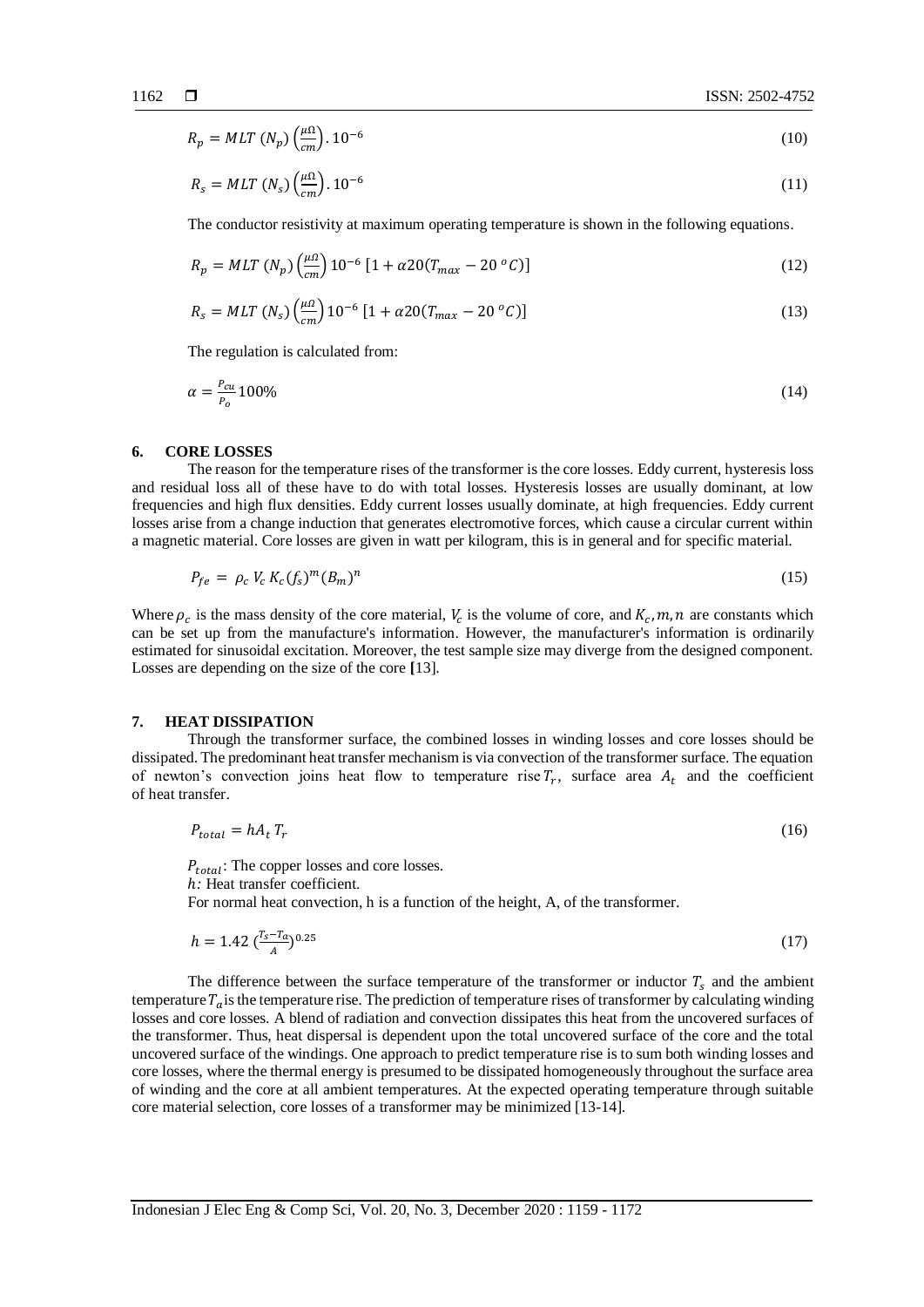## 1163

## **8. DESIGN PROGRAMMING**

This program is not the only one; it is continuity and improvement for other programs built in other programming languages. Where the MATLAB software is used to build this program. The two main considerations required for building this program are: firstly, needed an easy to use GUI, that would display a large amount of data and secondly, the ability to access various manufactures core datasheet and wire datasheet. This program contains many controls or objects in design interfaces including (edit text for input and output calculations, pushbutton to select applications and to calculations, the pop-up menu that allows the user to choose from several options, table, panel, and static text to describing each edit text).

## **8.1. Possibility and tasks of the design program**

The design of the transformers and inductors with the help of the program is similar to the traditional design method in terms of the laws and relationships that govern the design, but the program provided us with an easy and fast way to complete complex and repetitive calculations, especially when the process requires access to a good design. The designer needs to complete many designs by modifying the value of the variables and repeat the calculations for analysis and impact study, which is difficult to verify during manual calculations that need a long time to complete the calculations. The procedures design of transformer and inductor by using the MATLAB software have the following advantages.

- a. It has the capability to store large amount of design data.
- b. A large number of loops can be incorporated in the design program.
- c. Arithmetic operations during design can be performed at appreciably high speeds, which results in reducing the time.
- d. High accurate and reliable designs are obtained.
- e. It is possible to optimize the design, with a reduction in overall cost and improvement in performance. The tasks of the program are that multiple inputs increase the likelihood of an error, so the program

is designed in a way that protects users from making a mistake when entering data as follows: a. When a user skips a point of inserting data without any entry, the results will be zero it means

- the software doesn't do any calculations.
- b. When inserting an unexpected value, a warning message will appear.

## **9. STEPS OF WORK THE PROGRAM**

There are steps ranging in the program from entering specifications to calculating loss, regulation, efficiency, temperature rise and window utilization. An overview of each of these steps is shown as follows.

#### **9.1. Main menu**

In the main menu as shown in Figure 2, the user chooses one of the applications. This program includes fourteen applications, in this paper, the push-pull with one output and forward converter with two switches, two outputs were taken for design and simulation.

| PUSH-PULL                                | <b>FLY BACK</b>                                   | BOOST-BUCK                                                   | <b>MAY AN END</b><br><b>BOOST</b> |
|------------------------------------------|---------------------------------------------------|--------------------------------------------------------------|-----------------------------------|
| Push Pull Center Tap Smgle Output        | Contragus Mode Catterd                            | <b>Continuous Mode Current</b>                               | Continuous Mode Current           |
| Push Pull Two Outputs Center Tap Bod.    | Distantingue Mode Car.                            | Directedination Mode Car.                                    | Discontinuous Mode Car.           |
| Plate Pull Three Clubsch, The First Top. | Forword                                           | <b>BUCK</b>                                                  |                                   |
|                                          | Cire Clubul Single Ended Forward Converter        | <b>CONTRACTOR</b>                                            |                                   |
| Push Pull Three Outputs, Center Tap.     | Two: Output Single Ended Forward Converter.       | Continuous Model Current<br><b>ARMITIAN ARRIVER SECURITY</b> |                                   |
|                                          | Two Transport Forward Converter with Two Outputs. |                                                              |                                   |

Figure 2. Main menu

## **9.2. Specifications**

After selecting the application from the main menu, the specification interface will appear as shown in Figure 3 then required from a user to enter the following specifications: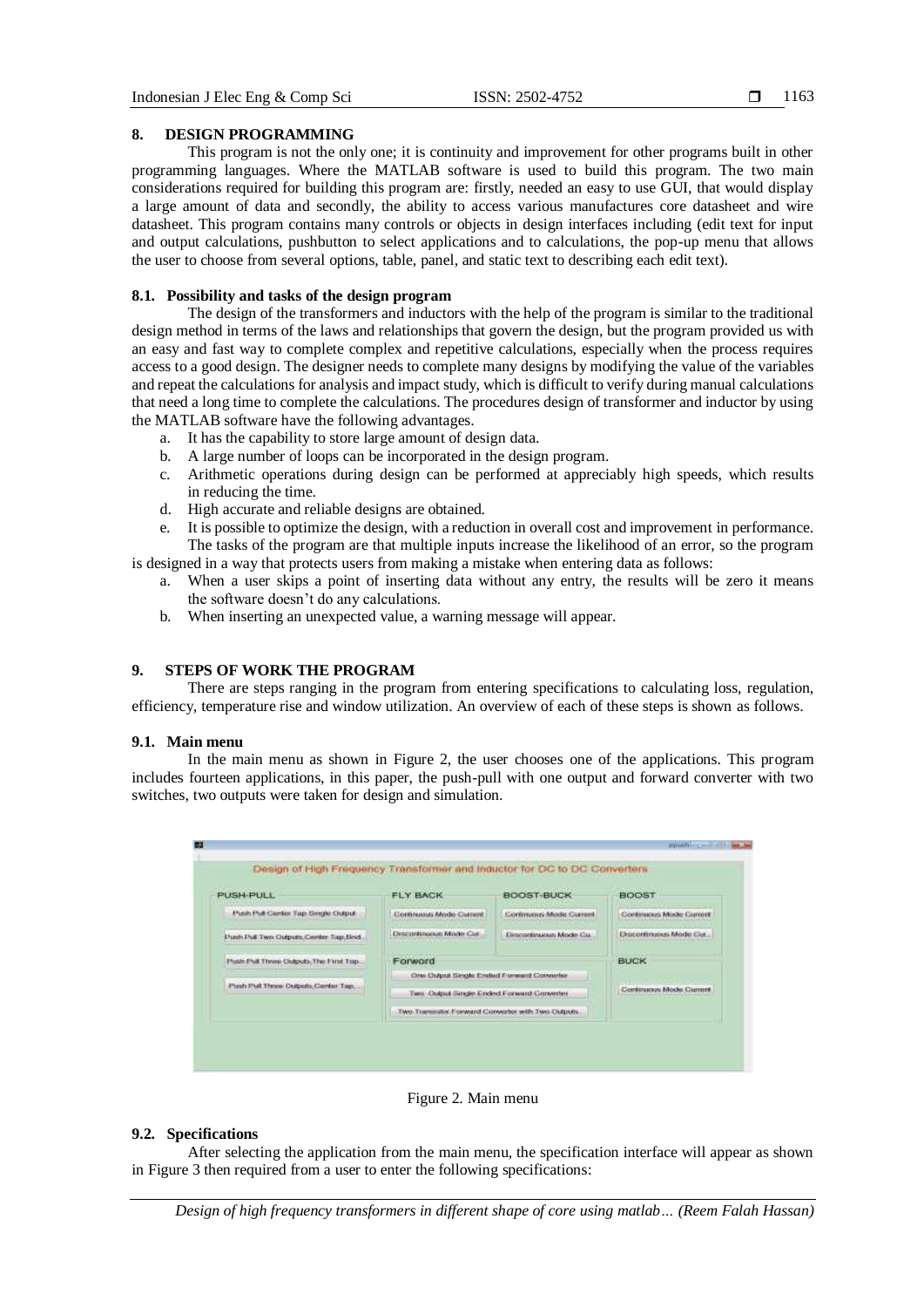- Output current
- Input voltage
- Frequency
- Duty cycle
- Temperature rise
- Ambient temperature
- Desired efficiency

After entering the specifications, the user can choose from same interface the material specification which is suitable with frequency and application.

| m                                      |           |   |                                                 |                    |     |                                        |                                             |   |                                            |                     |                  | 1 二 三 二                                         |
|----------------------------------------|-----------|---|-------------------------------------------------|--------------------|-----|----------------------------------------|---------------------------------------------|---|--------------------------------------------|---------------------|------------------|-------------------------------------------------|
| [1]. Sepecifications and Requirements. |           |   |                                                 |                    |     | [2] Material Specifications            |                                             |   |                                            |                     |                  |                                                 |
| Minenem input<br><b>Vollage</b>        | 24        | ٧ | Temporature Fese                                | 38                 | 5C  | Malarrat Ferroscube                    |                                             |   |                                            |                     |                  |                                                 |
| Maximum Input<br>Voltage               | <b>XP</b> | v | Arribsent<br>Temporature                        | 41                 | ۰c  |                                        | 3F3 1200kHz-300kHz)<br>3F3 (300kHz-500kHz)  |   |                                            | $-1.6208$<br>1,0000 | 2,4506<br>2:5008 | Coefficient in Coefficient in Densityite:<br>i. |
| <b>Output Voltage</b>                  | 6         | × | <b>Efficiency</b>                               | # 5k               |     |                                        | 3F3 (5004Hz-10004Hz)<br>1C10 (206Hz-1006Hz) |   |                                            | 3.6006<br>1.0700    | 3,3506<br>3.0208 |                                                 |
| <b>Cutput Current</b>                  | ٠         | ٨ | <b>Frequency</b>                                | 30005              | 102 |                                        | 3C30 (100kHz-200kHz)<br>3C90 (20kHz-200kHz) |   |                                            | 1.4208              | 3.0296<br>2,7508 |                                                 |
| <b>Diode Voltage</b><br><b>Drup</b>    | ٠         | v | Regulates                                       | ٠                  | ×   |                                        |                                             |   | ÷                                          | $=$                 |                  |                                                 |
| MAXIMUM<br><b>Duty Robo</b>            | 18.8      |   | Transistor On<br><b>Generalmyco</b>             | 8,908              | o   | Coefficient, K.<br><b>Conficient n</b> | 8.00032                                     |   | Dematy<br>Sabratos                         |                     | 4900             | <b>Kig Agent 3</b>                              |
| Window<br><b>Sfirknation</b>           | 0.32      |   |                                                 |                    |     | Coafficient.m                          | 王方                                          |   | <b>Flui: Density</b><br><b>Permatility</b> |                     | 0.47<br>3300     | τ                                               |
|                                        |           |   | [3] Calculate Output Power and Apperants Power- |                    |     | Operating<br>Filer Demony              | 7.45<br>0.1                                 | Ħ |                                            |                     |                  |                                                 |
| <b>Clubral Province</b>                | 48        | w |                                                 |                    |     |                                        |                                             |   |                                            |                     |                  |                                                 |
| Appenants<br>Power                     | 137.1499  | W |                                                 |                    |     |                                        |                                             |   |                                            |                     |                  |                                                 |
|                                        |           |   |                                                 | <b>Claircatate</b> |     |                                        |                                             |   |                                            | <b>Batk</b>         |                  | $1 - 11$<br>Nord                                |

Figure 3. Interface for specifications and calculate output power and apperants power

## **9.3. Core data determination**

The second interface is illustrated in Figure 4. The left side of this interface with the title "Calculate Electrical Condition and Core Geometry" used to calculate core geometry,  $K_q$ . After calculating  $K_q$  then the next step in design process is to select suitable core with the core geometry close to that calculated. At first, the user selects the shape of core from the pop-up menu section with the title "Choose the Core Shape", this pop-up menu contains core shapes such (EFD, EE, RM and PQ…etc.). The right side with the title "Core Information" contains the following information (weight of copper( $W_{tcu}$ ), weight of core( $W_{fe}$ ), mean length turn (MLT), mean path length (MPL), surface area $(A_t)$ , cross section area $(A_c)$ , window area $(W_a)$ , area product $(A_p)$ , core geometry $(K_g)$  inductance factors $(A_L)$  and dimension of core). This information is displayed by the program after selecting the shape of the core.

|                   | (a) Calculation Electrical Condition and Core Geometry |               |                |               |        |                                                          |           |                   | (c).Core Information               |              |             |              |                          |
|-------------------|--------------------------------------------------------|---------------|----------------|---------------|--------|----------------------------------------------------------|-----------|-------------------|------------------------------------|--------------|-------------|--------------|--------------------------|
|                   | Electrical Condition, K.                               | 1000          |                |               |        |                                                          |           | <b>Type</b>       | 七甲25                               |              | A.          | <b>B.761</b> | <b>CONTRACTOR</b><br>cm2 |
| Core Geometry, K. |                                                        | 0.034779      | cm35           |               |        |                                                          |           | $W_{\text{triv}}$ | 32.1                               | ú.           | w.          | 1,419        | cm/2                     |
|                   |                                                        |               |                |               |        | Colcidate                                                |           | W <sub>di</sub>   | CNI                                | $\mathbf{u}$ | ۸,          | 1,0791       | cm <sub>4</sub>          |
|                   | [b] Choose the Core Shape                              |               |                |               |        |                                                          |           | MET               | 8.8                                | <b>CIRE</b>  | ĸ,          | 0.0514       | cm <sup>+5</sup>         |
|                   | ETD Farrist Corpul Vecesside)                          |               |                |               |        |                                                          | $\bullet$ | <b>MPL</b>        | $x_{B}$                            | <b>COV</b>   | A.          | 1008         | miv160                   |
| LTD-29            | West 140 11                                            | Westall<br>28 | 6,4900         | <b>T.2008</b> | 9.7619 | MLT (cm) / MPL (cm) / A (cm-2) W (cm-2) A (cf)<br>1.4190 |           |                   |                                    |              |             |              |                          |
| <b>ETD-34</b>     | 43,4800                                                | 40            | $V$ times      | <b>TATOE</b>  | 0.9145 | 1.7111                                                   |           | А,                | 42.6                               | $nm^2$       |             |              |                          |
| <b>ETD-30</b>     | 85,3500                                                | 60            | 9,3800         | 9,2208        | 1,2529 | 2.3430                                                   |           |                   | Dimensional Data for Core          |              |             |              | rm                       |
| ETD-44            | 33,2500                                                | 94            | 9.4300         | 10,3008       | 1.7439 | 2,7858                                                   |           | A                 | 3.06                               | <b>CZER</b>  | E           | 0.88         |                          |
| £1D-49            | 126,2000                                               | 124           | 30,3000        | TT.4000       | 2.1108 | 3,4348                                                   |           | $\mathbf{H}$      | 2.21                               | rm           | $\mathbf G$ | 22           | <b>Crts</b>              |
| ETD-54            | 186,9000                                               | 100           | <b>91.7500</b> | 13,7008       | 2 8000 | 4.5000                                                   | 12        |                   |                                    |              |             |              |                          |
| ETD-59.           | 237,7900                                               | 260           | 12,9000        | 13,9006       | 3.6778 | 5.1883                                                   | <b>IS</b> | α                 | 3.60                               | <b>CTTT</b>  |             |              |                          |
|                   |                                                        |               |                |               |        |                                                          |           |                   |                                    |              | n           | 9.96         | <b>TIN</b>               |
|                   | ¥                                                      | cili          |                |               |        |                                                          | ¥         |                   | Dimensional Oata for Toroldal Core |              |             |              |                          |
|                   |                                                        |               |                |               |        |                                                          |           | <b>OD</b>         |                                    | om           | HШ          |              | Em                       |
|                   |                                                        |               |                |               |        |                                                          |           |                   |                                    |              |             |              |                          |

Figure 4. Interface for core data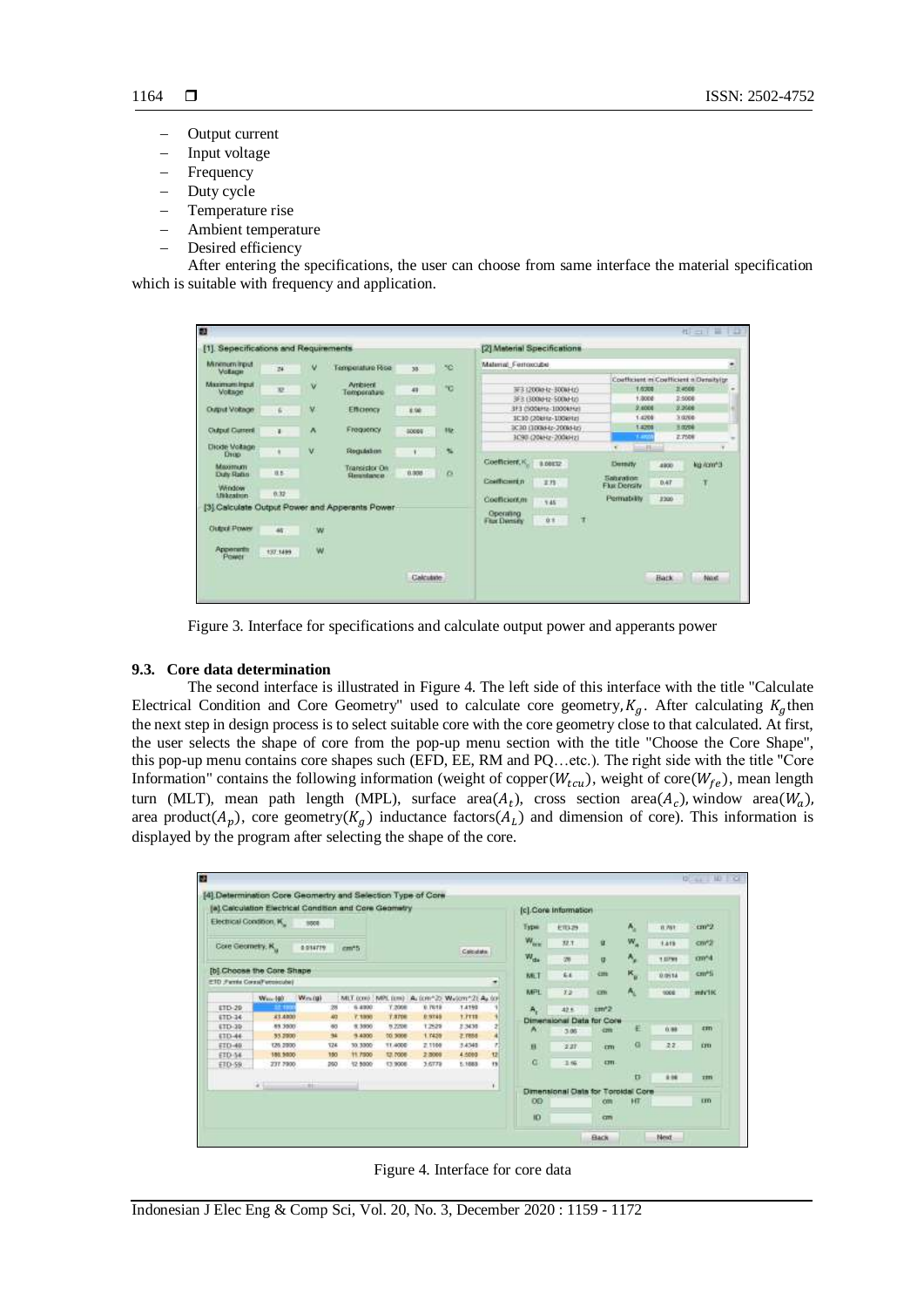#### **9.4. Determination skin depth and wire gauge**

The third interface includes the determination skin depth and wire gauge, also includes calculations (current density, wire area, number of turns and wire strands). In this interface, as shown in Figure 5, the program has the ability to compare the value of the calculated wire area with the wire area in the table to select value equal to or greater than 10% of calculated value according to the principle of the hybrid design method. All these parameters are calculated and wire is selected through the click on the calculate button.

|                                   |            | [5]. Determination Skin Depth and Wire Gauge- |                                                                        |                         |          |                  |        | Table of Wire                             |                      |                 |
|-----------------------------------|------------|-----------------------------------------------|------------------------------------------------------------------------|-------------------------|----------|------------------|--------|-------------------------------------------|----------------------|-----------------|
|                                   |            |                                               | [a] Wire Area Determined by Skin Effects [b] Selected Wire from Table- |                         |          |                  |        | Area (cm^2)*10^-3 Overseter (cm) Turrn ps |                      |                 |
| Skin Depth                        | 8.0294055  | OB                                            | <b>WAVARTI</b>                                                         |                         | -21      |                  | AWG10  | 18,5008                                   | E 2676               | ÷               |
| Wre Diameter                      |            |                                               | Bare Area                                                              |                         | 8.062598 | unt').           | AWD 11 | 44,0006                                   | 11,2006              |                 |
|                                   | 0.9562111  | 3,221                                         |                                                                        |                         |          |                  | AWD 12 | <b>36,6000</b>                            | 0.2138               |                 |
| <b>Slower Willey</b>              | B.6627GIG2 | cm/2                                          | Resistance                                                             |                         | 600      | <b>ALCO ROWS</b> | AWD 13 | 28,3686                                   | o more.              |                 |
| Area                              |            |                                               | Arest                                                                  |                         | 1110313A | cm <sup>2</sup>  | AWG 14 | 22,9646                                   | <b>B KF4B</b>        |                 |
|                                   |            |                                               |                                                                        |                         |          |                  | AWG 15 | 18,3700                                   | 0.4530               | ĸ               |
|                                   |            |                                               |                                                                        |                         |          |                  | AWG 16 | 14,7300                                   | $D$ (1978)           |                 |
|                                   |            |                                               | [c] Calculation Current Density Number of Turns and Wire Area          |                         |          |                  | AWG 17 | 11,6888                                   | <b>D-1029</b>        |                 |
| <b>Number of</b>                  | 16         |                                               | his comes of                                                           |                         |          |                  | AWG 18 | 9.5268                                    | <b>D-5090</b>        |                 |
| <b>Primary Turns</b>              |            |                                               | Secondary<br>Tistani                                                   |                         |          |                  | AWG 19 | <b>Felde</b>                              | 9,0988               | <b>TE</b>       |
|                                   | 198,441    |                                               | <b>Darw</b>                                                            |                         | iners.   |                  | AWG 20 | 6,0666                                    | <b><i>DIGETS</i></b> | 11              |
| <b>Current Density</b>            |            | A <i>low</i> <sup>2</sup> 2                   | Secondary<br>Wee Aires                                                 | <b><i>O ESSIGNS</i></b> |          |                  | AWG 21 | 4,6378                                    | 8.0746               | Đ               |
|                                   |            |                                               | Number of                                                              |                         |          |                  | AW0 22 | 3,6624                                    | 8.0701               | ¥4              |
| <b>Primary Gument</b>             | 2.94092    | ٨                                             | Secondary                                                              | x                       | ٠        |                  | AW0.23 | <b>PERTIT</b>                             | 0.0632               | Ħ               |
| <b>Bare Primary</b>               |            |                                               | <b>Sharyle</b>                                                         | m                       |          |                  | AWG 24 | 2.5148                                    | n osca               | $\overline{17}$ |
| WHI Area                          | 8.00727265 | cm <sub>2</sub>                               | Secretian New                                                          | <b>HALL</b>             | $+10$ km |                  | AWG 25 | 2,0008                                    | <b>D-0506</b>        | $\blacksquare$  |
| Number of                         |            |                                               | Resentance                                                             |                         |          |                  | AWG 24 | 1.6038                                    | 0.0452               |                 |
| Primary                           | ÷.         |                                               |                                                                        |                         |          |                  | AWG 27 | 1,9198                                    | <b>BIGACH</b>        | 四頭              |
| <b>Hitchcock</b>                  |            |                                               |                                                                        |                         |          |                  | AWG 28 | 1.0636                                    | <b>BISTING</b>       | n               |
| <b>Primary, New</b><br>Resistance | $-006$     | <b>HO ICIO</b>                                |                                                                        | Calculate               |          |                  | AWD 20 | 19648<br>1/881                            | 8.0338               | se r            |



#### **9.5. Losses, efficiency and regulation**

The fourth interface includes performance calculations which are described as follows:

- a. Calculation of resistance of primary and secondary windings.
- b. Calculation of copper losses and core losses.
- c. Calculation of regulation, which depends on the value of copper losses.
- d. Calculation of watt per kilogram which is dependent on (frequency, maximum flux density and core loss coefficients)
- e. Calculate core losses.
- f. Calculation of watt per unit area, which is dependent on total losses and surface area of the core, from this the temperature rise and heat transfer can be calculated which depends on core height and temperature rise.

These parameters are calculated by click on the calculate button as shown in Figure 6.

|                                           |           |                                    | [6] Calculation Copper loss ,Core loss ,Regulation and Window Utilization |           |                |
|-------------------------------------------|-----------|------------------------------------|---------------------------------------------------------------------------|-----------|----------------|
| [a] Calculation at 20 °C                  |           |                                    | [b] Calculation at Maximum Temperature                                    |           |                |
| <b>Primary Winding</b><br>Resistance      | 0.0031994 | $\alpha$                           | <b>Frimary Winding</b><br>Herzstance                                      | 0.0015550 | $\Omega$       |
| <b>Primary Copper</b><br><b>L'oscarte</b> | 0.2040426 | W                                  | Primary Copper<br>Logons                                                  | 0.33006   | W              |
| <b>Becondary Winding</b><br>Resistance    | 0.0042924 | 12                                 | <b>Secondary Winding</b><br>Resistance                                    | 8.005099  | a              |
| Secondary Copper<br>Losses                | 0.3727936 | w                                  | Secondary Copper<br>Looses                                                | 0.326387  | w              |
| Watts per Kilognam                        | #12711    |                                    | <b>Total Loss</b>                                                         | R 6662475 | w              |
| Core Loss                                 | 0.110000  | W.                                 | Regulation                                                                | 1,38601   | ×.             |
| <b>Total Loss</b>                         | 0.671859  | W                                  | <b>Finance</b>                                                            | 55,352    | 骗              |
| Regulation                                | 1.90007   | 46                                 | Watts per Unit Area                                                       | 0.018391  | W/ow?2         |
| Efficiency                                | 38.6156   | 96                                 | Temperature Rise.                                                         | 16 59118  | PO.            |
| Watts per Unit Area                       | 0 D1580B4 | Witm <sup>*2</sup><br><b>North</b> | Coefficient of Heat<br>Trainder                                           | 4,952     | W.mr2.101      |
| Temperature Rise                          | 14.63944  | 50                                 |                                                                           |           |                |
| Confirmer of Heal<br>Transfer             | 8.645973  | W mr2 10                           |                                                                           |           |                |
| Window Utilization                        | 8.11672   |                                    | Calculate                                                                 |           | Back.<br>Next. |

Figure 6. Interface for calculate losses, efficiency and regulation

*Design of high frequency transformers in different shape of core using matlab… (Reem Falah Hassan)*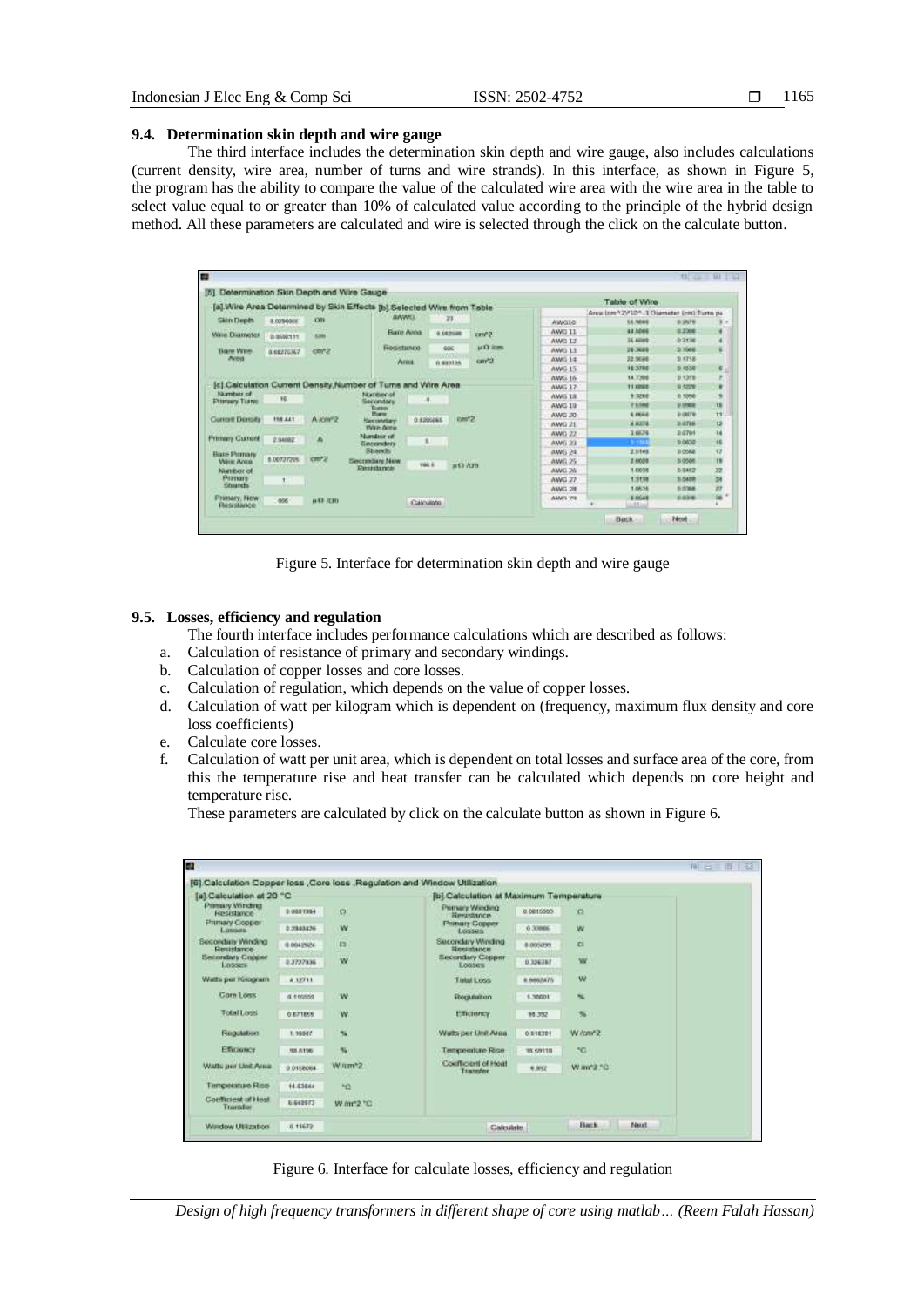#### **10. CIRCUIT OF SWITCH-MODE POWER SUPPLY**

The circuit of switch mode power supply can be divided into two parts. Where parts require isolation between the output and the input circuit, and other parts don't require isolation. An isolated topology utilizes a transformer to give DC isolation between the output and the input voltage. The non-isolation circuit more often utilizes an inductor. The topologies of DC-DC converter are designed to meet the specific demands of DC loads. There are several types of DC to DC converter that can be function as switching mode regulator [15-16]. The high frequency transformer used in DC-DC converters is described as follows:

#### **10.1. Push-pull converter**

Push-pull converter consists of two forward converters, magnetizing core in this type of converter be in both directions, that's mean in B-H loop both the positive (quardrant1) and negative (quardrant3) are used periodically. The push-pull transformer is much smaller than a forward converter transformer, in push-pull utilizes the core of transformer much more efficiently than forward converter. The scheme of push-pull converter shown in Figure7. When switch 1 is "ON" and switch2 is "OFF" diode D1 becomes forward biased, and diode D2 becomes reverse biased. The diode D1 becomes reverse biased and diode D2 becomes forward biased when switch 2 is "ON" and switch 1 is "OFF". Two diodes become forward biased when both switches are "OFF"[17-18].



Figure 7. Basic circuit of push-pull converter

In this circuit, the current flowing in both the primary and secondary windings is interrupted because of using center tap circuit. The effective RMS current value changes if the current in the rectifier transformer becomes interrupted. Thus, the size of the transformer is not only specified by the load demand but furthermore, by the application because of copper losses produce due to the current waveform. The RMS current is the peak current time square root duty ratio [19]. The primary voltage, average input current and peak current are shown in the following equations.

$$
V_p = V_{in} \cdot 2D_{max} - I_{in}R_{DS} \tag{18}
$$

$$
I_{in} = \frac{P_o}{V_{in} \eta} \tag{19}
$$

$$
I_{p(\text{peak})} = \frac{I_{in}}{2D_{\text{max}}} \tag{20}
$$

According to the number of turns of the center-tapped transformer, the number of turns in the primary side are same, these windings are wound in the same direction. As well as the secondary side. The formulas for calculate number of turns for primary and secondary are given by (21) and (22) [7-19].

$$
N_p = \frac{V_p \ D_{max} .10^4}{f_S A_c B_m} \tag{21}
$$

$$
N_s = \frac{N_p (V_0 + V_d)}{V_p D_{max}} \left( 1 + \frac{\alpha}{100} \right) \tag{22}
$$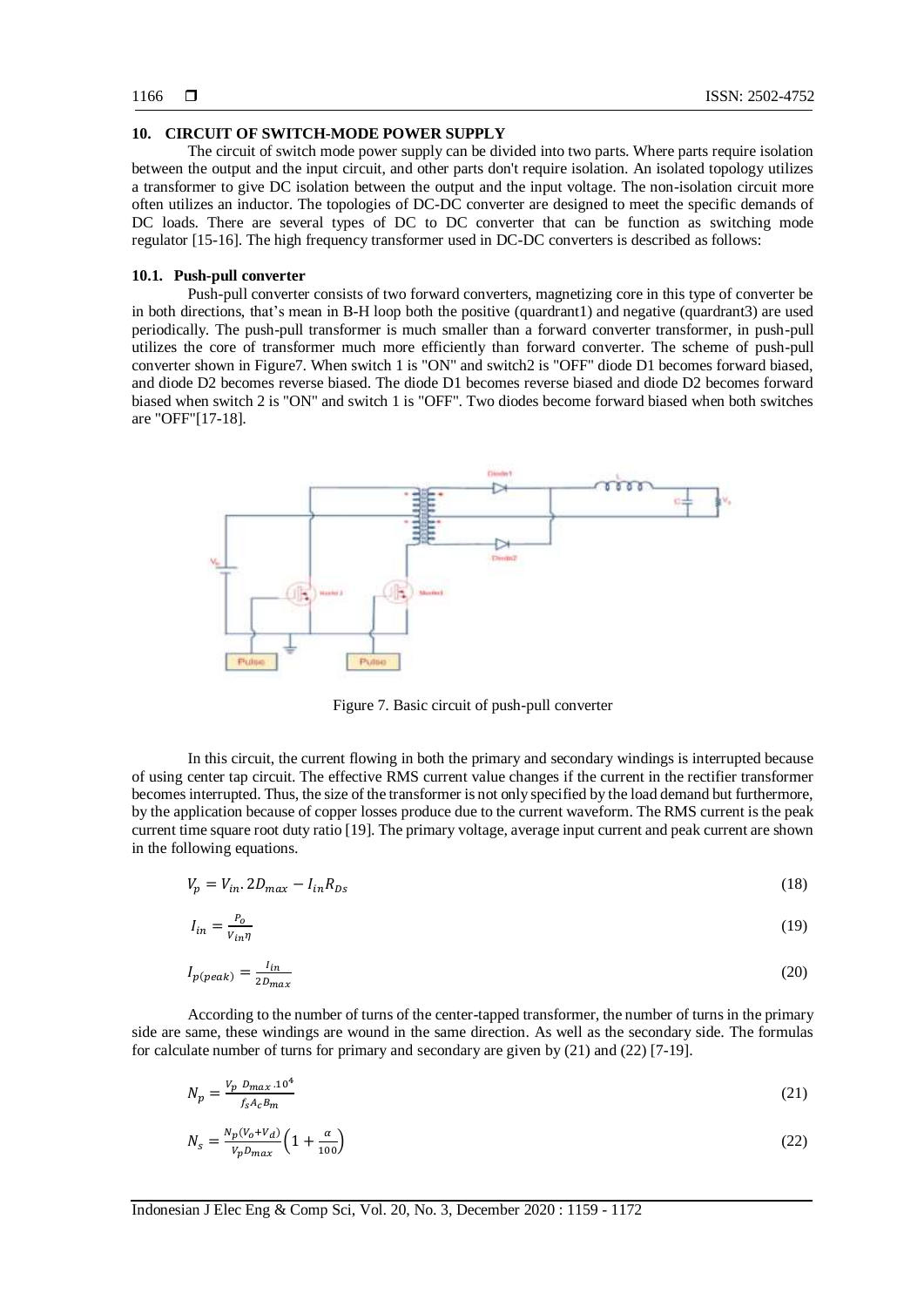### **10.1.1. Transformer Design Results and Simulation**

Design this transformer with the following specifications as shown in Table 1. With the increase in frequency, the magnetic material produces energy losses. In this example to reduce these losses, a material with low conductivity is used, like ferrite. For the same specification used two shapes of the core with the same material. The shapes of the core that used are ETD-29 and EPC-25, to show that the geometry of the core influences the efficiency of the converter. The results of design by using these cores are shown in Table 2.

| Table 1. Transformer specifications for push-pull converter |  |  |  |
|-------------------------------------------------------------|--|--|--|
|-------------------------------------------------------------|--|--|--|

| 24V<br>Minimum input voltage<br>Maximum input voltage<br>32V<br>Output voltage<br>5V | Parameter | Value |
|--------------------------------------------------------------------------------------|-----------|-------|
|                                                                                      |           |       |
|                                                                                      |           |       |
|                                                                                      |           |       |
| Output current<br><b>8A</b>                                                          |           |       |
| Diode voltage drop<br>1 V                                                            |           |       |
| Maximum duty ratio<br>0.5                                                            |           |       |
| 50 kHz<br>Frequency                                                                  |           |       |
| Regulation<br>1%                                                                     |           |       |

| Table 2. Variables parameter of push-pull transformer |
|-------------------------------------------------------|
|-------------------------------------------------------|

| Parameters                  | Core shape<br>ETD-29        | Core shape<br>$EPC-25$      |
|-----------------------------|-----------------------------|-----------------------------|
| Core geomtriy coefficient   | $0.0514$ cm <sup>5</sup>    | $0.014416$ cm <sup>5</sup>  |
| Number of primary turns     | 16                          | 26                          |
| Number of secondary turns   | 4                           | 7                           |
| Wire gauge of strand        | 23#                         | 23#                         |
| Primary bare wire area      | $0.0072720$ cm <sup>2</sup> | $0.0026152$ cm <sup>2</sup> |
| Secondary bare wire area    | $0.0285065$ cm <sup>2</sup> | $0.0102519$ cm <sup>2</sup> |
| Number of primary strands   |                             |                             |
| Number of secondary strands |                             |                             |
| Copper losses               | 0.556835 W                  | 0.73356 W                   |
| Regulation                  | 1.16007 %                   | 1.52825 %                   |
| Core losses                 | 0.11559 W                   | 0.053652 W                  |
| <b>Total losses</b>         | 0.671859 W                  | 0.787212W                   |
| EffIciency                  | 98.619 %                    | 98.38 %                     |
| Temperature rise            | $14.638$ °C                 | 30.34 °C                    |
| Window utlization           | 0.11672                     | 0.3339                      |

As can be seen in the Table 2, the higher number of turns by using EPC-25 core compared to ETD-29 core resulted in high copper losses. The core losses of design in the ETD-29 core are high because of the area product of the core. EPC-25 core has a surface area less than a surface area of ETD-29 core, therefore the temperature rises of the transformer in case of using EPC-25 core is high than the temperature rises of the transformer in case of using ETD-29 core. The best design was obtained using ETD-29 core, although adjustments were done on the number of strands of wire to make the window of core accommodate the amount of copper.

The transformer of the push-pull converter was simulated by using ETD-29 core. Figure 8 (a) shows the circuit diagram for simulation and Figure 8 (b) shows the simulation results of primary voltage, secondary voltage and no-load current. Table 3 shows the comparisons between design values and simulation values, Simulation values are obtained after the transformer is loaded at  $(R=1.5\Omega)$ .

Table 3. Comparisons between design values and simulation values

|               | Design values | Simulation values | Error        |
|---------------|---------------|-------------------|--------------|
| Output power  | 48 W          | 47.89 W           | 0.22916%     |
| Copper losses | 0.556835 W    | 0.561175 W        | $-0.779405%$ |
| Regulation    | 1.16007 %     | 1.1755 %          | $-1.33009%$  |
| Efficiency    | 98.6033 %     | 98.123%           | 0.4871033%   |
|               |               |                   |              |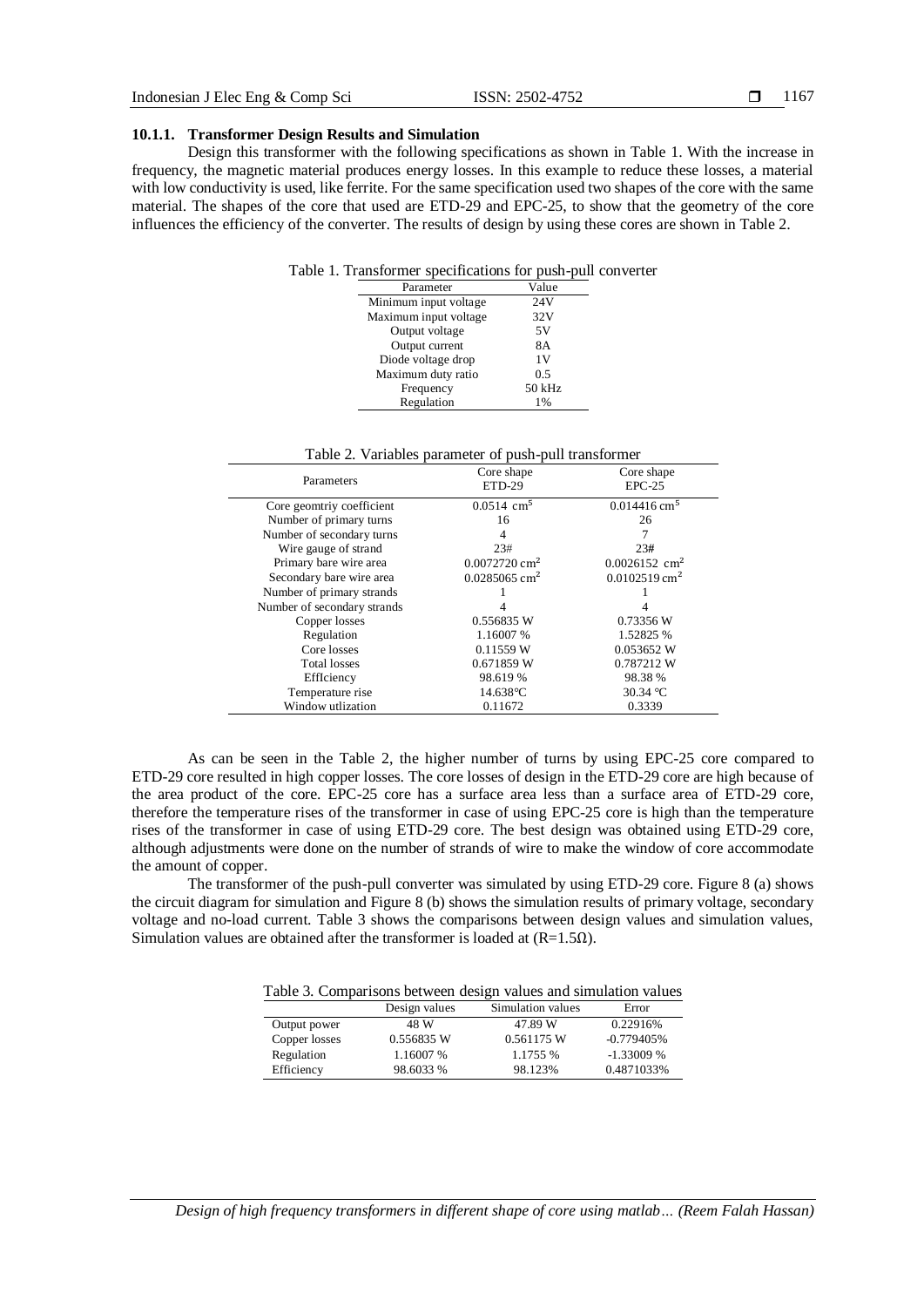

Figure 8. (a) Push-pull circuit diagram, (b) Simulation results, primary voltage, secondary voltage and no-load current

#### **10.1.2. Practical implementation and test result**

For implemented transformer, ETD-29 core was used, and 23AWG was used for primary winding with number of strands 1, and 23AWG for secondary winding with number of strands 4. Push-pull converter was implemented to test this transformer as shown in Figure 9 (a). Where Hex Inverter Buffer IC 4049 was used to get 100 kHz from it, and D-type flip-flop (CD4013MS) was used to halves frequency to 50 kHz. Also, the MC34151 MOSFET drive was used. MC34151 MOSFET drivers are dual inverting high-speed drivers specifically designed for applications that require low current digital circuitry to drive large capacity loads. This device features low input current making it CMOS (complementary metal-oxide-semiconductor) and LSTTL (Low Power Schottky Transistor-Transistor Logic) logic compatible, input hysteresis for fast output switching that is independent of input transition time, and two high current pins outputs ideally suited for driving power MOSFET.

The appearance of a spike in practical results was due to leakage inductance in the winding. In addition, the transformer winding was done manually. The practical results are shown in Figure 9 (b), Figure 9 (c), and Figure 9 (d).



Figure 9(a). Practical circuit Figure 9(b). Primary voltage

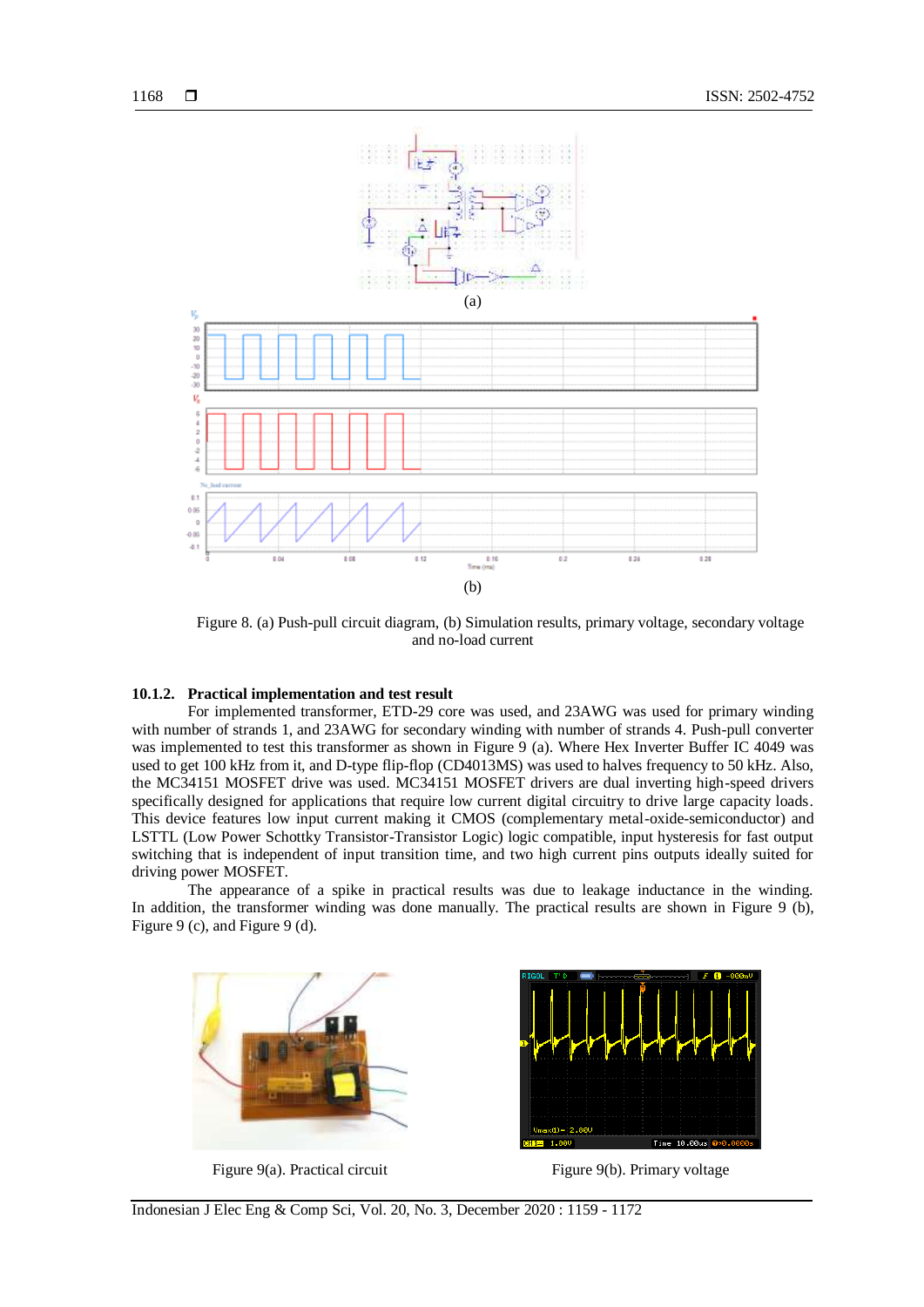

Figure 9(c). Secondary voltage Figure 9(d). No-load current

## **10.2. Two switches forward converter**

To get an isolated power power supply, two switches forward converter is one of the most suitable topologies [20]. Transformer in this converter has two winding rather than three winding compared with single ended forward converter. The scheme of this converter is shown in Figure 10.



Figure 10. Circuit diagram of two switches forward converter

The input voltage connects to the primary winding when two switches are turned ON, with this case both primary and secondary winding starts conducting simultaneously. In case two switches are OFF, the magnetizing current flows through the diode in the primary side and back into the source. This type of converter offers the lower voltage across switches and the best efficiency. In this converter, the leakage inductance back to the input source without the needed snubber circuit [21-22]. Usually, a snubber circuit is used to reducing the voltage spike of the main MOSFET. There are many types of the snubber circuits are used to protect the main MOSFET from this problem such as RC snubber circuit, RCD snubber circuit or active clamped circuit [23]. As well as the leakage inductance can be reduced in some cases. One of these, on a long bobbin, the primary winding must be wound, with the secondary wound and by using minimum insulation to be as close as possible. In the second case, leakage inductance is directly proportional to the number of layers. Therefore, requires reducing the space between the layers. This needs the reduction of a number of winding layers. In the third case, primary winding divided into parts and then to sandwich winding between them. If there is an air gap, distribution of air gap along with the core structure is required to reduce the fringing flux [24-25].

## **10.2.1. Transformer design results and simulation**

Design this transformer of two switches, two outputs forward converter with the following specifications as shown in Table 4.

*Design of high frequency transformers in different shape of core using matlab… (Reem Falah Hassan)*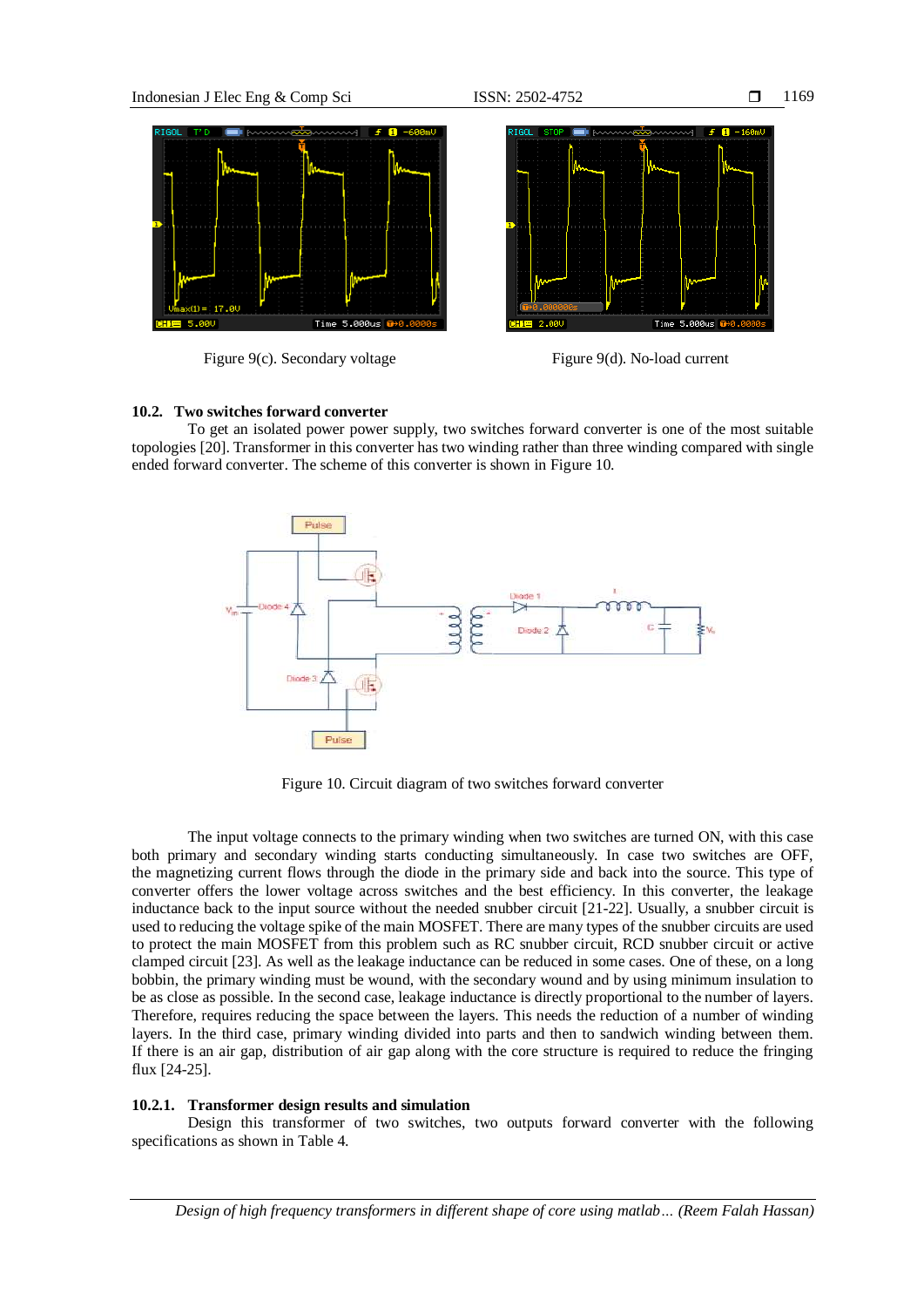| Parameter                | Value          |
|--------------------------|----------------|
| Minimum input voltage    | 118V           |
| Output voltage, $V_{01}$ | 5V             |
| Output current, $I_{01}$ | 2A             |
| Output voltage, $V_{02}$ | 12V            |
| Output current, $I_{02}$ | 2 A            |
| Diode voltage drop       | 1V             |
| Maximum duty ratio       | 0.45           |
| Frequency                | 50 kHz         |
| Regulation               | 1%             |
| Efficiency               | 80%            |
| Temperature rise         | $30^{\circ}$ C |

| Table 4. Transformer specifications for two switches forward converter |  |  |  |  |  |  |  |
|------------------------------------------------------------------------|--|--|--|--|--|--|--|
|------------------------------------------------------------------------|--|--|--|--|--|--|--|

In this type, the possibility of a design transformer with two outputs each output has different watts. Table 5 shows a summary of the design results by using two cores.

Table 5. Parameters of transformer for two switches forward converter in two shapes of core

|                               | Core shape     | Core shape  |
|-------------------------------|----------------|-------------|
| Parameters                    | ETD-34         | PQ26/25     |
| Core geomtriy coefficient     | 0.0914         | 0.0826      |
| Number of primary turns       | 109            | 90          |
| Secondary1, number pf turns   | 12             | 10          |
| Secondary2, number pf turns   | 27             | 22          |
| Wire gauge of strand          | 23#            | 23#         |
| Primary bare wire area        | 0.00251073     | 0.00150207  |
| Secondary1, bare wire area    | 0.00561347     | 0.00335832  |
| Secondary2, bare wire area    | 0.00561347     | 0.00335832  |
| Number of primary strands     |                |             |
| Secondary1, number of strands | $\mathfrak{D}$ |             |
| Secondary2, number of strands | 2              |             |
| Copper losses                 | 0.35157 W      | 0.341689 W  |
| Regulation                    | 0.925185 %     | 0.899181 %  |
| Core losses                   | 0.0220234 W    | 0.019821 W  |
| <b>Total losses</b>           | 0.373594W      | 0.36151 W   |
| EffIciency                    | 99.0264%       | 99.0576%    |
| Temperature rise              | 7.46561 °C     | $10.922$ °C |
| Window utlization             | 0.28285        | 0.373652    |

The similarity of the properties of the material 3C90and PC44 and the very slight difference in the value of the core geometry of two core will not make a significant difference in the results, as shown in Table 5. The efficiency and regulation by using ETD-34core and PQ26/25 core are good, but the window utilization in case of using PQ26/25 core is not acceptable due to an increase in the space occupied by windings to the space of the core window.

A simulation of the forward converter was performed to validate the results. The transformer was simulated by ETD-34 core. The circuit of the forward converter in PSIM software is shown in Figure11 (a). The simulation results of the primary voltage and current are shown in Figure11 (b). Figure11 (c) shows the secondary voltage and current, and Figure11 (d) shows the output voltage and current of the transformer. Table 6 shows the comparison between design values and simulation values.

Table 6. Comparison between design values and simulation values for two switches forward converter

|               | Design values | Simulation values | Error        |
|---------------|---------------|-------------------|--------------|
| Copper losses | 0.35157 W     | 0.345355 W        | 1.767784 %   |
| Regulation    | 0.925185 %    | 0.9263789 %       | $-0.129044%$ |
| Efficiency    | 99.0264%      | 98.6522 %         | 0.377879 %   |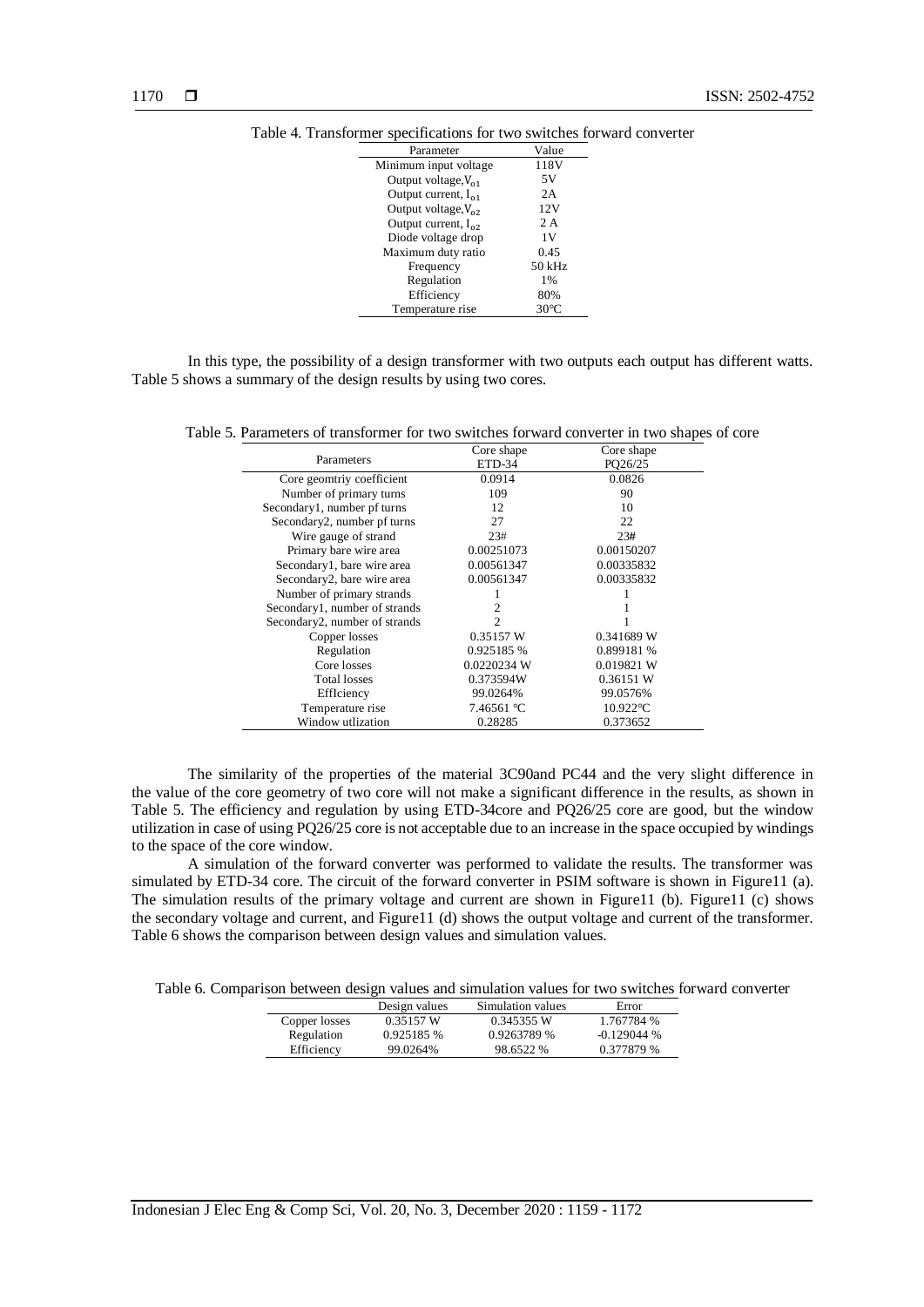

Figure 11. (a) Two switches, two outputs forward converter, (b) Simulation results, primary y voltage and current, (c) Secondary voltage and current, (d) Output voltage and current

# **11. CONCLUSION**

This paper considerably addressed the step by step design strategy for high frequency transformers and inductors by using a program, this program helped achieve design results fastly. From the design results of the push-pull transformer, the best design obtained by using ETD-29. The design results of the transformer for two switches forward converter show that the best efficiency and regulation were achieved by design transformer with ETD core.

*Design of high frequency transformers in different shape of core using matlab… (Reem Falah Hassan)*